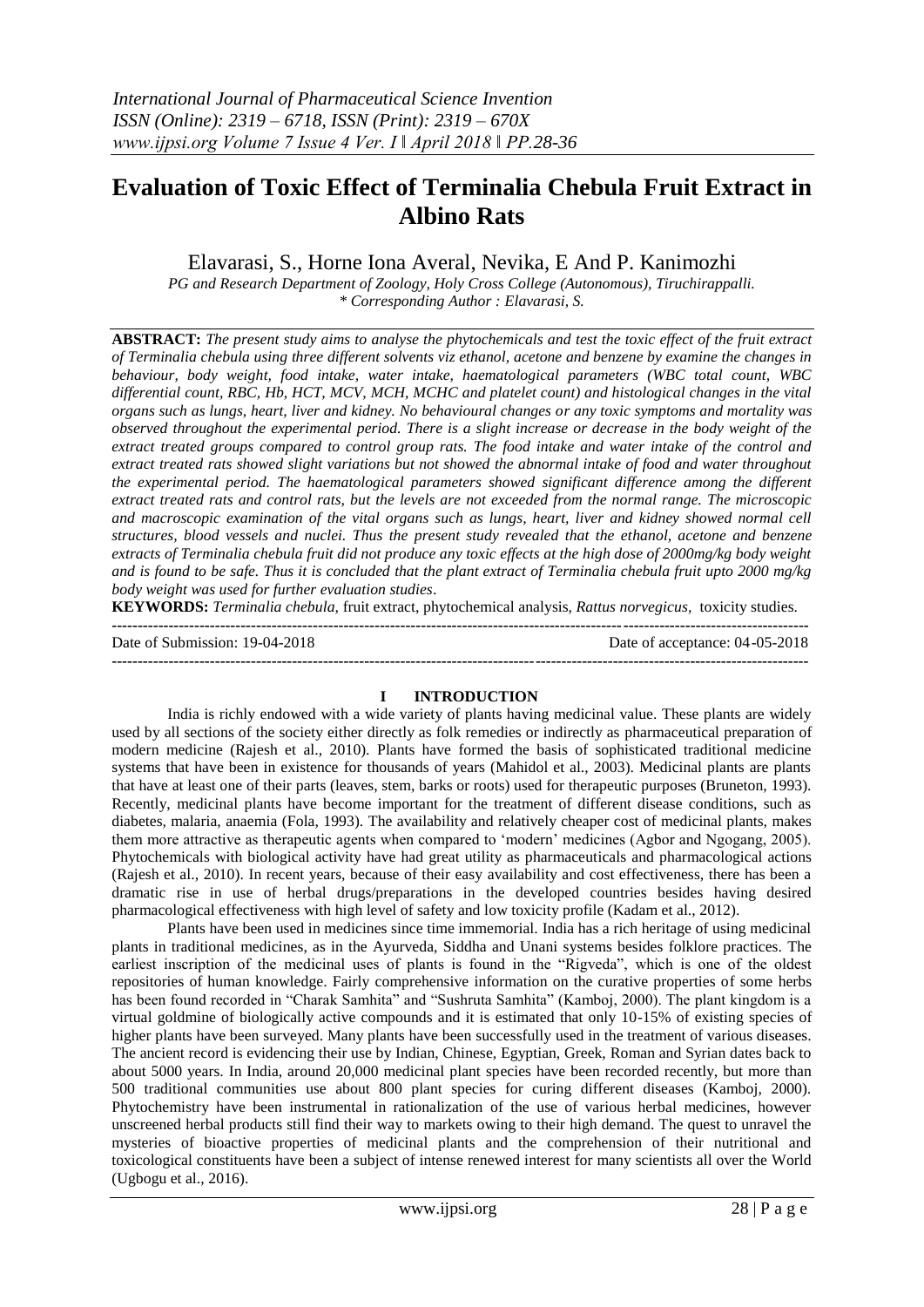Phytochemicals come in a variety of forms and different vegetables have higher concentrations of a particular phytochemical than others. Some of the main phytochemicals include: carotenoids, isoflavonoids, steroids, lignans, anthraquinones, gums and resins (Rajesh et al., 2010). The most important of bioactive constituents of plants are alkaloids, tannins, flavonoids and phenolic compounds (Doss, 2009). Toxicological studies help to decide whether a new drug should be adopted for clinical use or not depending on the duration of exposure of animals to drug, toxicological studies may be of three type viz. acute, sub-acute, and chronic. Thus the present study focused on the preliminary phytochemical analysis to know the bio-active compounds of the medicinal plant Terminalia chebula and in order to know bio-safety of the Terminalia chebula, acute toxicity test is to be performed through in vivo studies.

## **II MATERIALS AND METHODS**

The selected plant material for the present study is fruits of Terminalia chebula. The process of extraction and formulation is as described by Sohini et al., (1996). The fruit powder of Terminalia chebula was pulverized and extracted as a whole preparation in a Soxhlet apparatus using polar (ethanol and acetone) and non-polar (benzene) solvents. The different extracts of Terminalia chebula fruit were concentrated to a dry mass by vacuum evaporator and stored in desiccator. The percentage yield was obtained using this formula W2-  $W1/W0\times 100$  (Where, W2 is the weight of the extract and the container, W1 is the weight of the container alone and W0 is the weight of the initial dried sample).

## *Preliminary phytochemical screening*

The fruit powder of Terminalia chebula was subjected to analyse the preliminary phytochemicals such as alkaloids, carbohydrates, Fixed oils and fats, flavonoids, glycosides, phenolic compounds, protein, steroids, saponins, tannins and terpenoids according to the standard methods (Kokate, 1994; Harborne, 1973; Rajpal, 2002; Raaman, 2006).

Drug dosage calculation is followed by the method of Erhirhie et al., 2014. Experiments on animals are necessary in drugs discovery and development as well as to advance medical and biological knowledge (Baker et al., 1979). Dosage calculation and stock solution preparation based on dosage rationale formula are prerequisites to drug administration in experimental animals (Erhirhie et al., 2014).

## *Experimental set up for acute toxicity study*

Healthy adult male Wistar Albino rats, Rattus norvegicus (150-200 mg/kg b.wt.) were used for the present study. The rats were obtained from SASTRA University, Thanjavur and brought to the laboratory and maintained under controlled environment. The rats were randomized into control and experimental groups and housed in different plastic cages. All animals were fed with standard pellet feed and water ad libitum. The principles of animal care (Ethical Committee's Approval No.001/HCC/IAEC/DST-NPDF/2017) were followed throughout the experimental period.

Normal healthy male albino rats fasted for 12 hours were randomly divided in to control and extracted treated groups. There were three different types of extracts (ethanol extract, acetone extract and benzene extract of Terminalia chebula) separately tested for their toxic effect. In each extract, 2000mg/kg were separately administered orally to the rats *for* 14 days. The rats were observed for clinical signs and symptoms of toxicity and mortality from the time of extract administration to  $14<sup>th</sup>$  day. Behavioural changes, changes in body weight, daily food intake and water intake were observed over a period of 14 days. At the end of the experiment, all experimental animals were fasted overnight, cervically dislocated, and blood samples were collected by cardiac puncture into tube with anticoagulant ethylene di-amine tetra acetic acid (EDTA) for haematology. Blood samples in test tubes containing EDTA were immediately processed for haematological parameters using Automated Haematological Analyzer. Total and differential white blood cell count (WBC), red blood cell count (RBC), the haemoglobin concentration (HGB), hematocrit (HCT), mean corpuscular volume (MCV), mean corpuscular haemoglobin (MCH), mean corpuscular haemoglobin concentration (MCHC), Red cell distribution width, and platelet count (PLC) were determined. And the vital organs such as lungs, liver, kidney and heart tissues were removed and washed with ice cold saline and, weighed and preserved in 10% formalin solution for histological studies.

## *Statistical analysis*

Values were represented as Mean  $\pm$  Standard deviation. All statistical analyses were performed by using windows based SPSS package (Statistical Package for Social Sciences / Statistical Product and Service Solutions).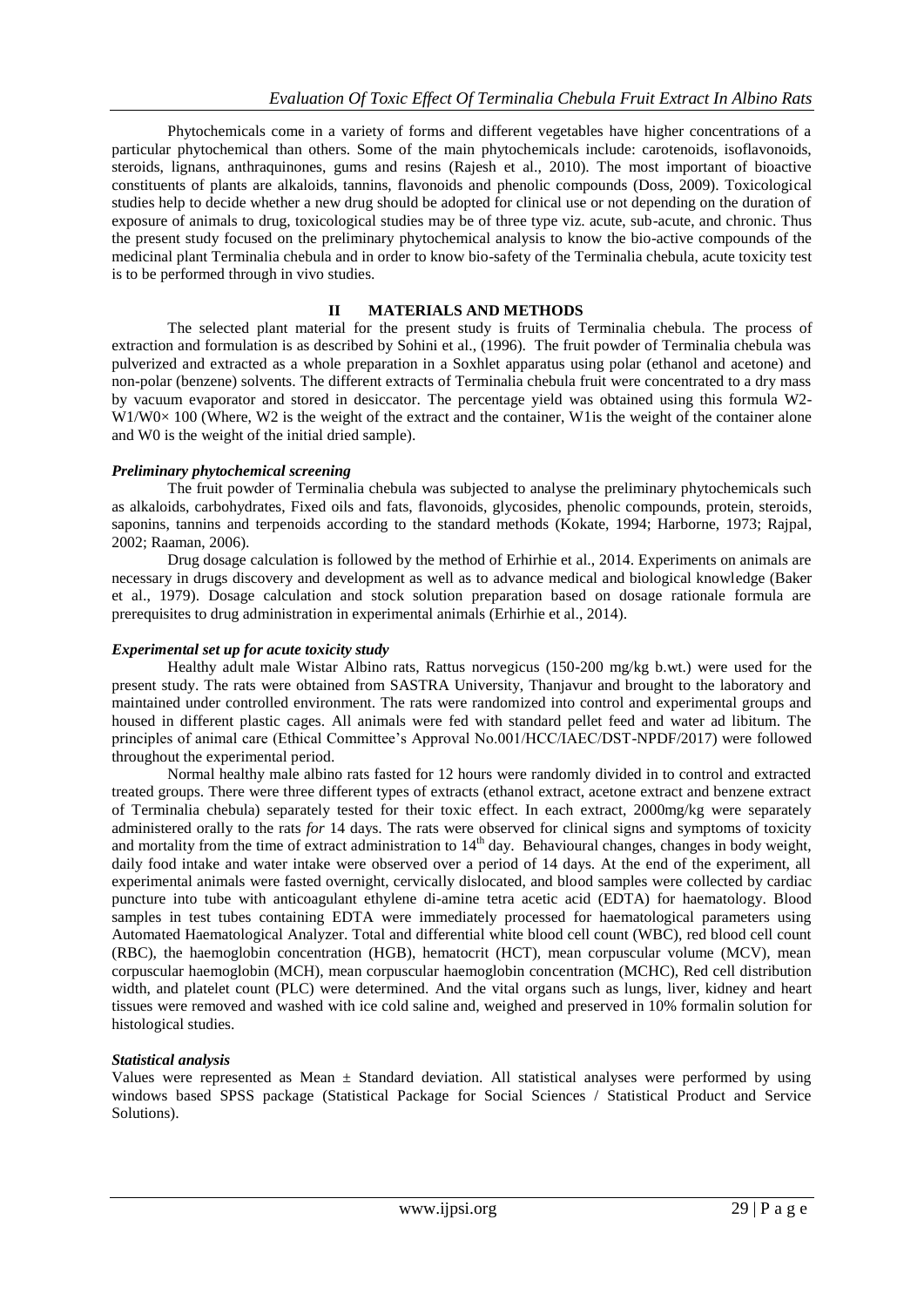# *Yield Percentage:*

# **III RESULTS AND DISCUSSION**

The yield of crude ethanol extract of T. chebula fruit (20.76%) is the highest among the three samples whereas yield of crude acetone extract of T. chebula fruit (10.98%) and the crude benzene extract of the T. chebula fruit is 7.25%.

# *Preliminary Phytochemical analysis:*

Phytochemical analysis concluded on the plant extracts revealed the presence of constituents which are known to exhibit medicinal as well as physiological activities (Sofowra, 1993). In the present study acute toxic effect of ethanol, acetone and benzene extract of Terminalia chebula fruit was evaluated. It revealed the presence of many phytochemical compounds which possessed various medicinal activities. The ethanol extract of T. chebula fruit powder revealed the presence of phytochemicals such as protein, phenol, flavonoids, tannin, sterol and carbohydrates. The acetone and benzene extract of T. chebula fruit powder showed the presence of protein, phenol, flavonoids, tannin, saponin, terpenoids and carbohydrates. The phenolic compounds are one of the largest and most ubiquitous groups of plants metabolites (Singh et al., 2008). They possess biological properties such as anti-apoptosis, anti-aging, anti-carcinogen, anti-inflammations, cardiovascular protection and the improvement of endothelial function, as well as inhibition of angiogenesis and cell proliferation activities. Several studies have described the antioxidant properties of medicinal plants which are rich in phenolic compounds (Krings and Berger, 2001). Natural antioxidants mainly come from plants in the form of phenolic compounds such as flavonoid, phenolic acids, tocopherols etc., (Ali et al., 2008). Flavonoids have antioxidant activities as well as health promoting effects viz., anti-allergic, anti-cancer, anti-oxidant, anti-inflammatory, anti-thrombotic, vasoprotective, tumor inhibitory and anti-viral effects (Salah et al., 1995; Okwu, 2004; Hodek et al., 2002). Phytochemicals such as saponins, terpenoids, flavonoids, tannins, steroids and alkaloids have atiinflammatory effects (Akindale and Adeyemi, 2007). Thus the phytochemicals present in the plant extract revealed that the plant drug possess anti-inflammatory, antibacterial, antioxidant, anti-allergic, anticancer, etc., may be used to treat several diseased conditions especially used for skin diseases.

## *Acute toxic effect of the plant extract on behavioural changes in rats*

Herbal medicine preparations are "natural" and are therefore intrinsically harmless. However, their effects can be very powerful and potentially lethal if used incorrectly and their use as a substitute for conventional medicines may be ineffective (Bateman et al., 1998). In the present study, acute toxic effect of ethanol, acetone and benzene extract of Terminalia chebula fruit powder was evaluated. There were no noticeable changes in the general behaviour, toxicity signs and mortality observed in rats treated with test drug orally at 2000 mg/kg body weight for a period of 14 days.

# *Toxic effect on body weight*

Weekly body weight changes among the different extract treated rats and control rats are shown in Figure 1. The control rats and the extract treated rats showed normal increase in their body weight throughout the experimental period. The body weight of control rats are  $207.8 \pm 8.60$  and at the end of the experiment it increased up to  $216.3 \pm 10.98$ g. The ethanol, acetone and benzene extract treated rats showed the body weight of 193.4  $\pm$  8.41g, 190. 4  $\pm$  4.92g and 190.1  $\pm$  4.15g, and at the end of experimental period it reached about 195.9  $\pm$ 8.67g,  $193.8 \pm 4.80$ g and  $193.8 \pm 4.02$ g, respectively.

# *Toxic effect on food intake*

The mean food intake of control and different extracts treated rats during the experimental period was shown in Figure 1. The control rats showed normal food intake throughout the experimental period. The food intake of ethanol, acetone and benzene extract treated rats showed slight increase in week I (16.8  $\pm$  1.35g, 18  $\pm$ 2.56g, 17.7  $\pm$  1.67g) but it showed decreased level of food intake in week II (16.2  $\pm$  19.0g, 15.5  $\pm$  18.2g, 16.2  $\pm$ 20.5g) respectively when compared to food intake in week I (19.3  $\pm$  2.59g), and week II (18.9  $\pm$  2.09g) of control rats.

## *Toxic effect on water intake*

Mean water intake of control and different extracts treated rats was shown in Figure 1. The control rats showed a normal increase in the water intake throughout the experimental period (22.1  $\pm$  1.85ml and 22.6  $\pm$ 2.57ml in week I and II respectively). Ethanol, acetone and benzene extracts treated rats showed decreased level of water intake in week II (22.81 $\pm$  1.59ml, 19.0  $\pm$  23.0ml and 19.8  $\pm$  23.8ml, respectively) when compared to the water intake of the rats in initial day (23.7  $\pm$  1.72ml, 23.5  $\pm$  1.90ml and 23.9  $\pm$  2.10ml, respectively). However, the extract treated rats showed the decreased trend of water intake at the end of the experimental period, it showed more or less similar to the water intake of the control rats.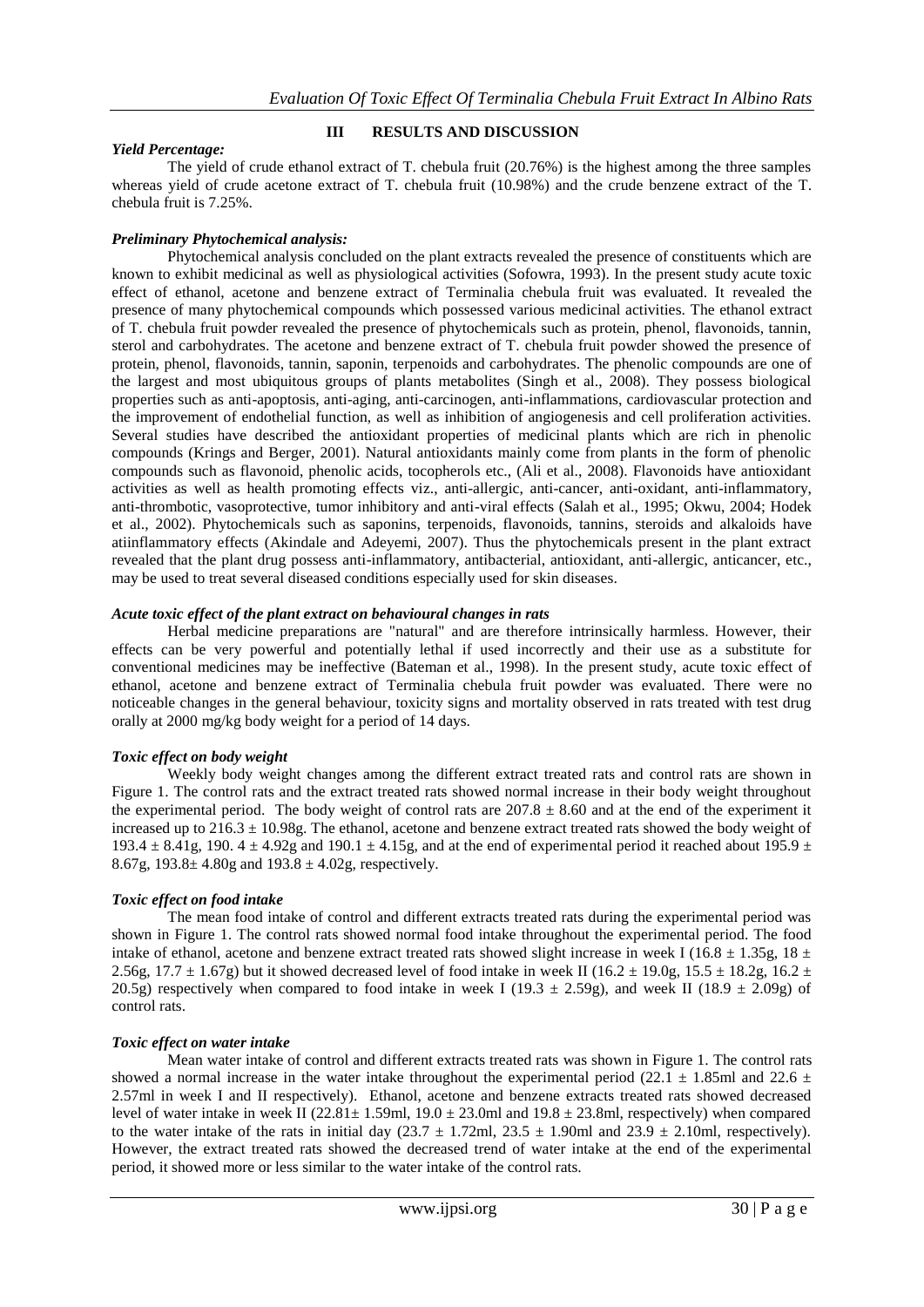# *Toxic effect on organ weight*

Effect of treatment of the plant extract on relative organ weights are shown in Figure 2. The relative weight of liver of ethanol, acetone and benzene extract treated rats  $(3.67 \pm 0.226, 3.69 \pm 0.229$  and  $3.71 \pm 0.736$  $g/100g$  body weight, respectively) was observed to be more or less similar to that of control rats (3.98  $\pm$  0.399 g/100g body weight). The mean relative weight of heart of ethanol, acetone and benzene extract treated rats was observed to be similar to that of control rats  $(0.4 \pm 0.05g/100g)$  body weight). The mean relative weight of lungs of the ethanol, acetone and benzene extract treated rats showed slight increase (0.7  $\pm$  0.18, 0.7  $\pm$  0.28 and 0.7  $\pm$ 0.10g/100g body weight, respectively) when compared to the control rats  $(0.6 \pm 0.09g/100g$  body weight). The relative weight of both right and left kidney showed slight increase when compared to the control rats (0.5  $\pm$ 0.06 and  $0.5 \pm 0.07$  g/100g body weight of right and left kidney respectively).

## *Toxic effect on haematological parameters*

Analysis of blood parameters with respect to animal studies has a high relevance and predictive value for human (Rhiouani et al., 2008; Koshy et al., 2011). The assessment of haematological parameters could be used to reveal the deleterious effect of foreign compounds toxins, chemicals and plant extracts on the blood constituents of animals. They are also used to determine possible alterations in the levels of biomolecules such as enzymes, metabolic products, haematology, normal functioning and histomorphology of the organs (Maglhaes et al., 2008; Oyedemi et al., 2011). Haematological parameters of control and extract treated rats are shown in figure 3a and 3b. The total WBC count and the differential count except lymphocytes and basophil of the extract treated rats was decreased when compared to the control rats  $(9.02 \pm 0.350 \frac{10^3}{\mu}L)$ . Basophil was totally absent in the extract treated rats and the lymphocyte count of benzene extract treated rats was similar (0.2  $\pm$  0.005%) when compared to control (0.2  $\pm$  0.010%) and the ethanol, and acetone extract treated rats. The WBC differential count values in the ANOVA table is expressed in arcsine values. The total RBC count, haemoglobin, haematocrit, MCV, MCH, MCHC showed increased levels when compared to control rats but the levels are not exceeded from the normal range. The platelet count of the control and the extract treated rats differed from each other but the values are within the normal range. All the haematological parameters of control, ethanol, acetone and benzene extract treated groups showed significant difference except MCH (one way ANOVA; p<0.05, SNK test).

# *Effect of different extracts of T. chebula on histoarchitecture of vital organs:*

Photomicrography of lungs, heart, liver and kidney of control and different extract of plant powder treated rat groups are shown in Plates 1-4. The control and extract treated rats showed normal alveoli, alveolar duct and blood vessels. The normal bronchi lined by ciliated epithelium are observed in the extract treated groups. The muscle of the heart exhibited alternative light and dark bands and possessed normal central nucleus in all the extract treated rats. The liver of control rat showed normal hepatic lobules, hepatocytes and central vein. The cell cords were separated by narrow blood sinusoids. Sinusoidal capillaries (sinusoids) separate the sheets of hepatic cells and empty into the central veins. The hepatic cells were thicker and the sinusoids appear as light areas between the cords of cells. The nuclei of hepatic cells were large and spherical, bi-nucleated cells also found. Histological sections of kidney of all the groups showed that the glomeruli, tubules, blood vessels and interstitium appear normal. No pathological changes were observed in test herbal drugs treated rat kidney. There was no macroscopic change of central organ (such as appearance, colour and size) considered to be related to the treatment. The histopathological examinations of lungs, heart, liver and kidney revealed no remarkable morphological alteration in all treatment and control groups.

## **IV CONCLUSION**

The results of this study showed no changes in the behaviour, no toxic symptoms, and changes in the body weight, food intake, water intake, and relative organ weight. However, the haematological parameters differed from each other but it does not exceed from the normal range. The histoarchitecture of the vital organs did not show any damaged cells, blood vessels and tubules in all the extract treated rats. Thus the present study revealed that the Terminalia chebula fruit powder extract at 2000 mg/kg body weight does not produce any toxic effect in the ethanol, acetone and benzene extract treated rats.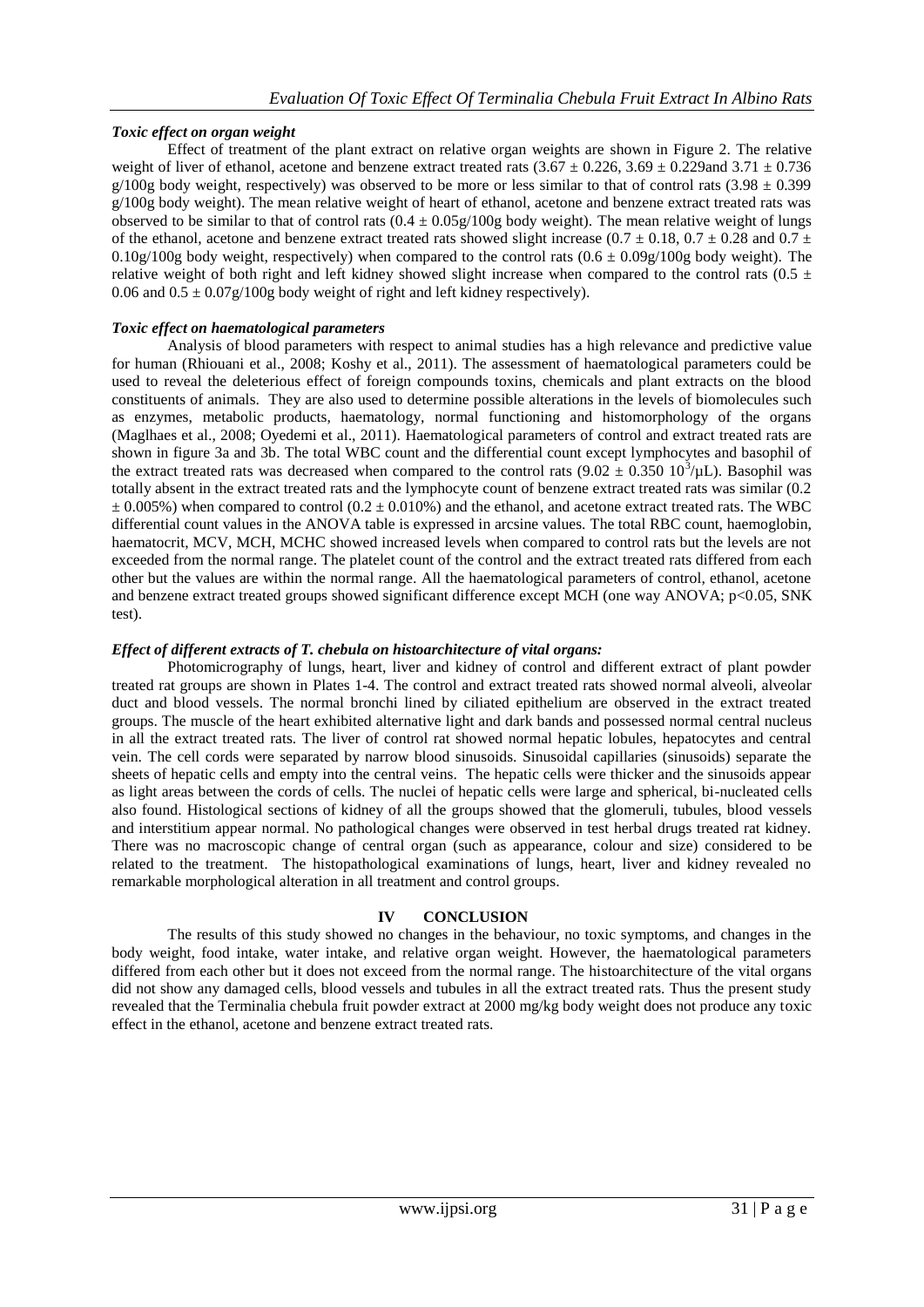











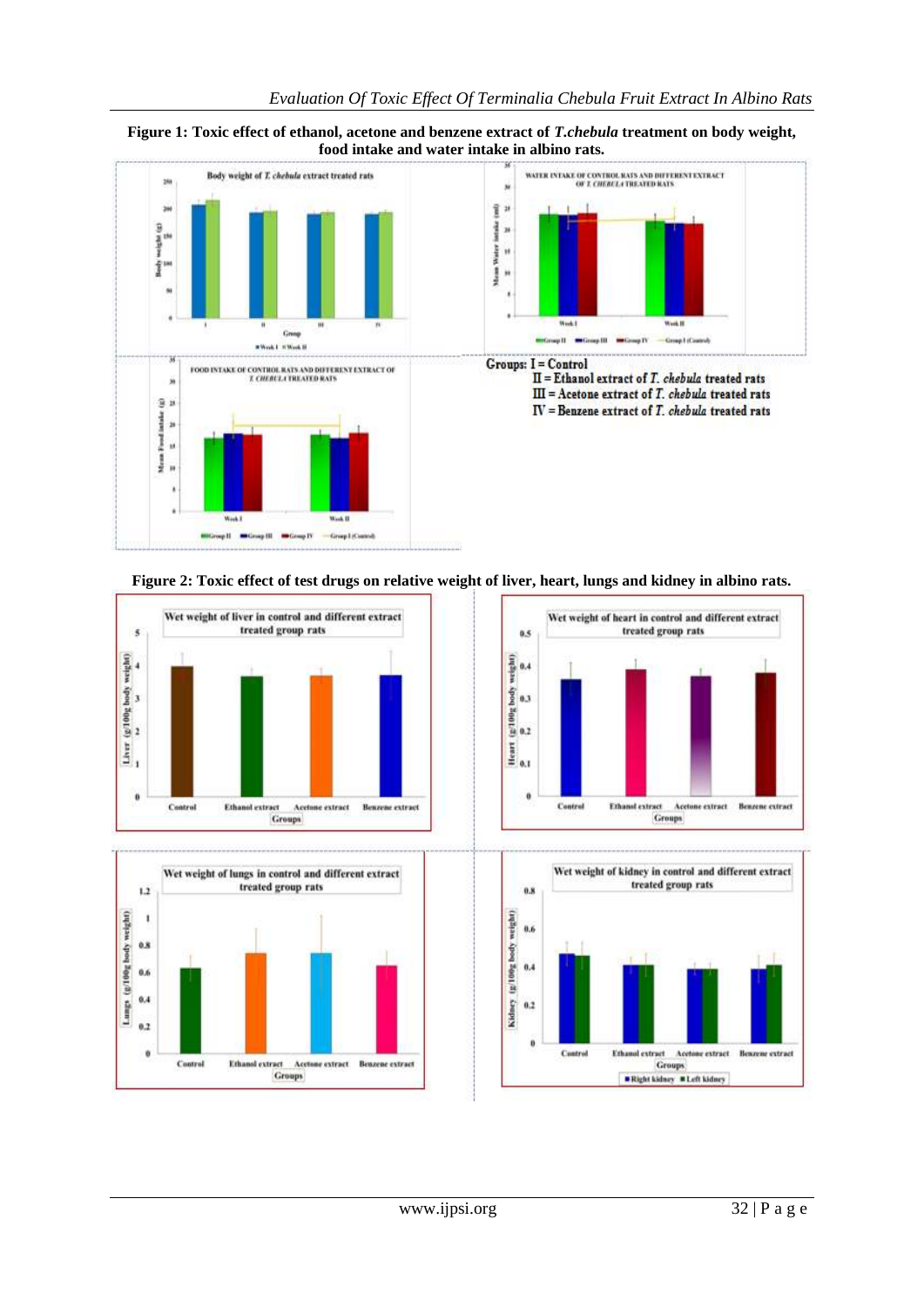







www.ijpsi.org 33 | P a g e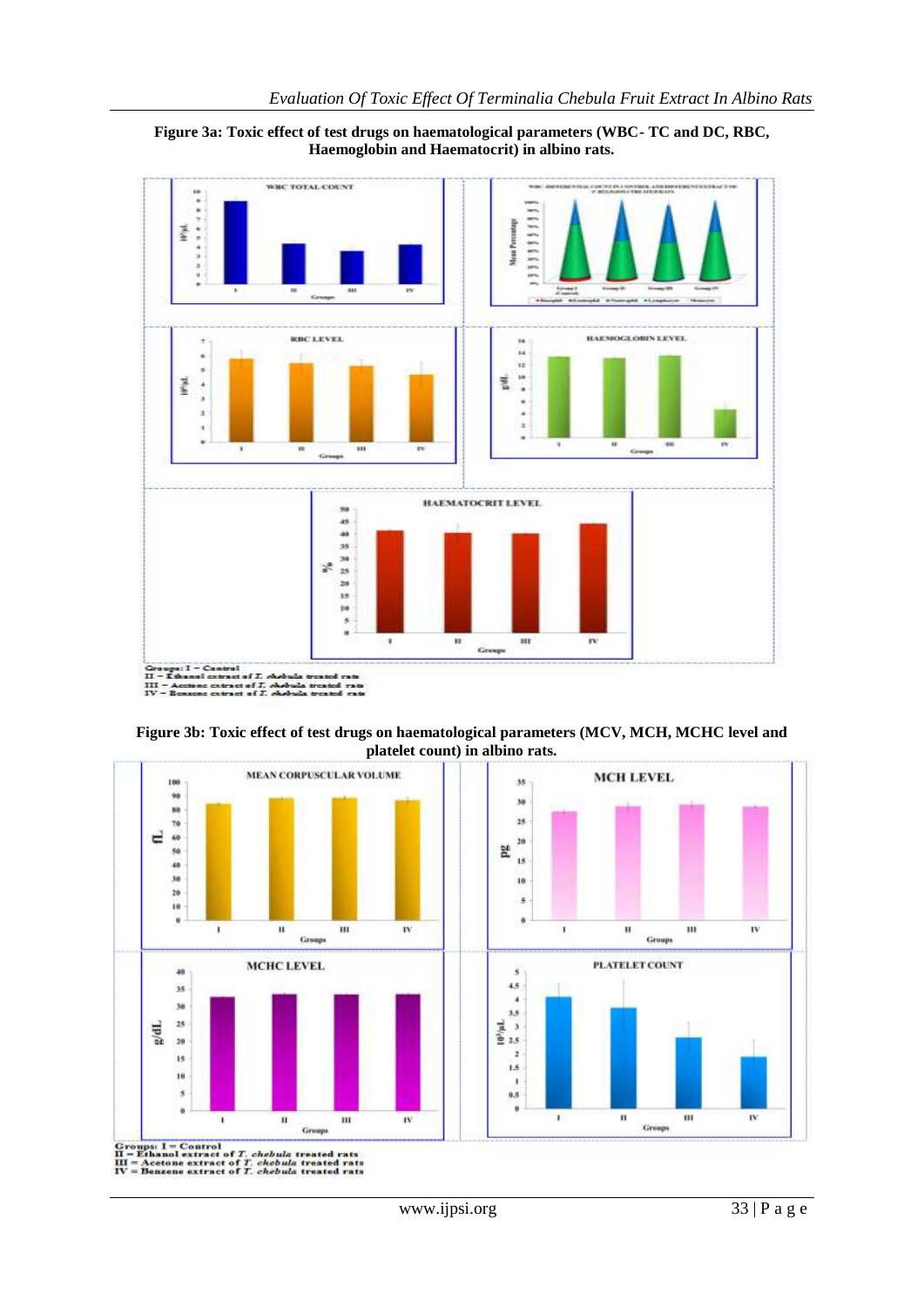**Plate 1: Acute toxic effect of different extracts of** *Terminalia chebula* **on histoarchitecture of lungs.**



(Images showed the normal alveolar cells in both control and extract treated groups)



**Plate 2: Acute toxic effect of different extracts of** *Terminalia chebula* **in histoarchitecture of heart**

(Images showed the normal cardiac cells in all the groups)





(Image showed normal hepatic lobules, hepatocytes, central vein and sinusoids in all the groups)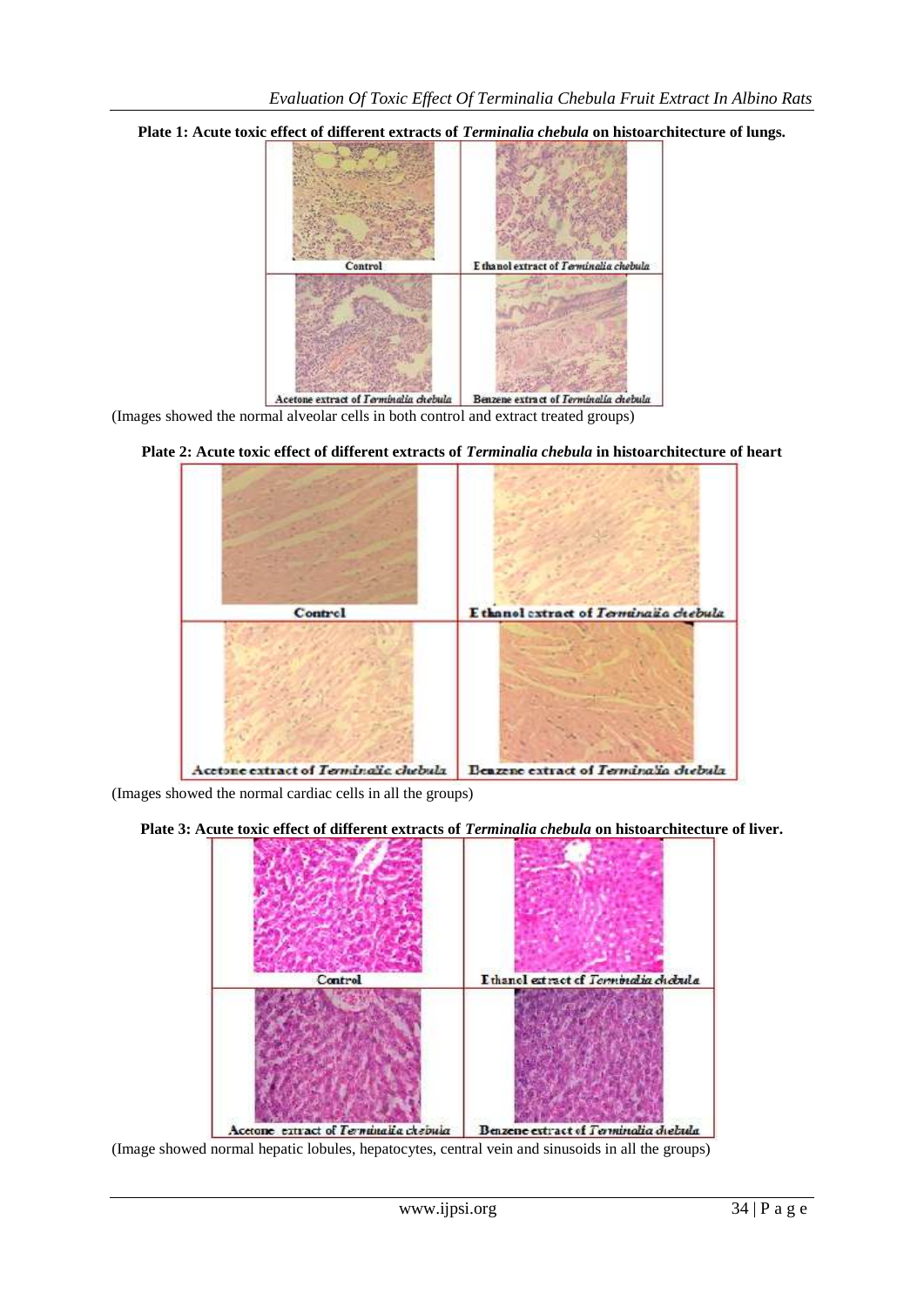



cetone extract of Terminalia chebula Benzene extract of Terminalia chebula

(Images showed normal glomeruli, tubules, blood vessels and interstitium in all the groups)

## **ACKNOWLEDGEMENT**

I thank the Management and the Principal, Holy Cross College (Autonomous), Tiruchirappalli for providing necessary facilities, and Department of Science and Technology for financial support.

#### **REFERENCES**

- [1]. A. G Agbor, and Y.J. Ngogang, Toxicity of herbal preparations, Cameroon Journal of Ethnobotany, 1, 2005, 23-28.
- [2]. A. J. Akindele, and O. O. Adeyemi, Antiinflammatory activity of the aqueous leaf extract of Byrsocarpus coccineus. Fitoterapia, 78(1), 2007, 25-28.
- [3]. M. A, Ali, J. H. Oh, and P. J. Kim, Evaluation of silicate iron slag amendment on reducing methane emission from flood water rice farming, Agriculture, ecosystems and environment, 128(1-2), 2008, 21-26.
- [4]. H. J. Baker, J. R. Lindsey, and S. H. Weisbroth, Housing to control research variables, In: The Laboratory Rat, Vol. I.
- [5]. J.Bateman, R. D Chapman, and D. Simpson, Possible toxicity of herbal remedies. Scoff. Med. J., 1998, 43: 7-15.
- [6]. J. Bruneton, Plantes Médicinales: Phytochimie, Pharmacognosie. Lavoisier, New York 914 2, 1993, éme Ed.
- [7]. B.D Doss, G.K Rhoades, S.M Stanley, and H. J. Markman, The effect of the transition to parenthood on relationship quality: an 8 year prospective study. Journal of personality and social psychology, 2009, 96 (3): 601.
- [8]. Erhirhie Earnest Oghenesuvwe and Goodies Emuesiri Moke. Xylopia aethiopica: A Review of its Ethnomedicinal, chemical and pharmacological properties. American Journal PharmTech Research, 2014, 4(6): 21-37.
- [9]. A.Fola, Local medecinal plants and the health of the consumers. A paper delivered at the PSN/CF PCON organization workshop in Clinical Pharmacy and Herbal Medicine, 1993, 9: 28-31.
- [10]. J. Harborne, Phytochemical methods, a guide to modern techniques of plant analysis, JB Harborne. Chapman. 1973,London.GB.
- [11]. P. Hodek, P.Trefil, and M. Stiborova, Flavonoids Potent and versatile biologically active compounds interacting with cytochrome P450. Chemico-Biol. Intern., 2002, 139(1): 1-21.
- [12]. P.V. Kadam, R.S. Deod, Shivatare, K.Y. Yadav, and M.J. Patil, Pharmacognostic, phytochemical and physiochemical studies of Mimusops Elengi Linn stem bark (Sapotaceae). Der Pharm Lettr., 2012,4: 607-613.
- [13]. V.P .Kamboj, Herbal medicine. Journal of Current chemical and pharmaceutical Sciences, 2000,78(1): 35-9.
- Kokate, G.Tushar, B. E Svensson, and M. A. Rogawski, Anticonvulsant activity of neurosteroids: correlation with gammaaminobutyric acid-evoked chloride current potentiation. Journal of Pharmacology and Experimental Therapeutics, 270(3), 1994, 1223-1229.
- [15]. R. K. Koshy, B.Raj Kapoor, and M. Azmathulla, Acute and subacute toxicity of methanol extract of Elytraria acaulis landau in rat. Pharmacology online, 2011,3: 229-242.
- [16]. U. Krings, and R. G. Berger, Antioxidant activity of some roasted foods. Food Chemistry, 2001, 72: 223–229.
- [17]. P. Magalhaes, H. Appell, and J.Duarte, Involvement of advanced glycation end products in the pathogenesis of diabetes complication: the protective role of regular physical activity. Evr Rev Aging Phys Act., 5(1), 2008, 17-29.
- [18]. C. Mahidol, H. Prawat, V. Prachyawarakorn, and S. Ruchirawat, Investigation of some bioactive Thai medicinal plants. Phytochemistry Reviews, 2002,1:287–297.
- [19]. D.E. Okwu, and F. N. Morah, Mineral and nutritive value of Dennettia tripetala fruits. Fruits, 59(6), 2004, 437-442.
- [20]. S. O. Oyedemi, M. T. Yakubu, and A. J. Afolayan, Antidiabetic activities of aqueous leaves extract of Leonotis leonurus in streptozotocin induce diabetic rats. Journal of Medicinal Plant Research, 5(1), 2011,119-125.
- [21]. N. Raaman, Phytochemical techniques. 2006, New India Publishing.
- [22]. P. Rajesh, S. Latha, P. Selvamani, and V.R. Kannan, Phytochemical screening and toxicity studies on the leaves of Capparis sepiaria Linn.Capparidaceae. Journal of basic and clinical pharmacy, 2010, 1(1).
- [23]. V. Rajpal, Testing and extraction methods of Medicinal Herbal, Standardisation of Botanicals. Estern Publishers, 2002, New Delhi 2:124.
- [24]. H. Rhiouani, J. El-Hilaly, Z. H. Israili, and B. Lyoussi, Acute and sub-chronic toxicity of an aqueous extract of the leaves of Herniaria glabra in rodents. Journal of ethnopharmacology, 118(3), 2008, 378-386.
- [25]. N. Salah, N. J. Miller, G. Paganga, L. Tijburg, G. P. Bolwell, and C. Rice-Evans, Polyphenolic flavanols as scavengers of aqueous phase radicals and as chain-breaking antioxidants. Archives of biochemistry and biophysics, 322(2), 1995, 339-346.